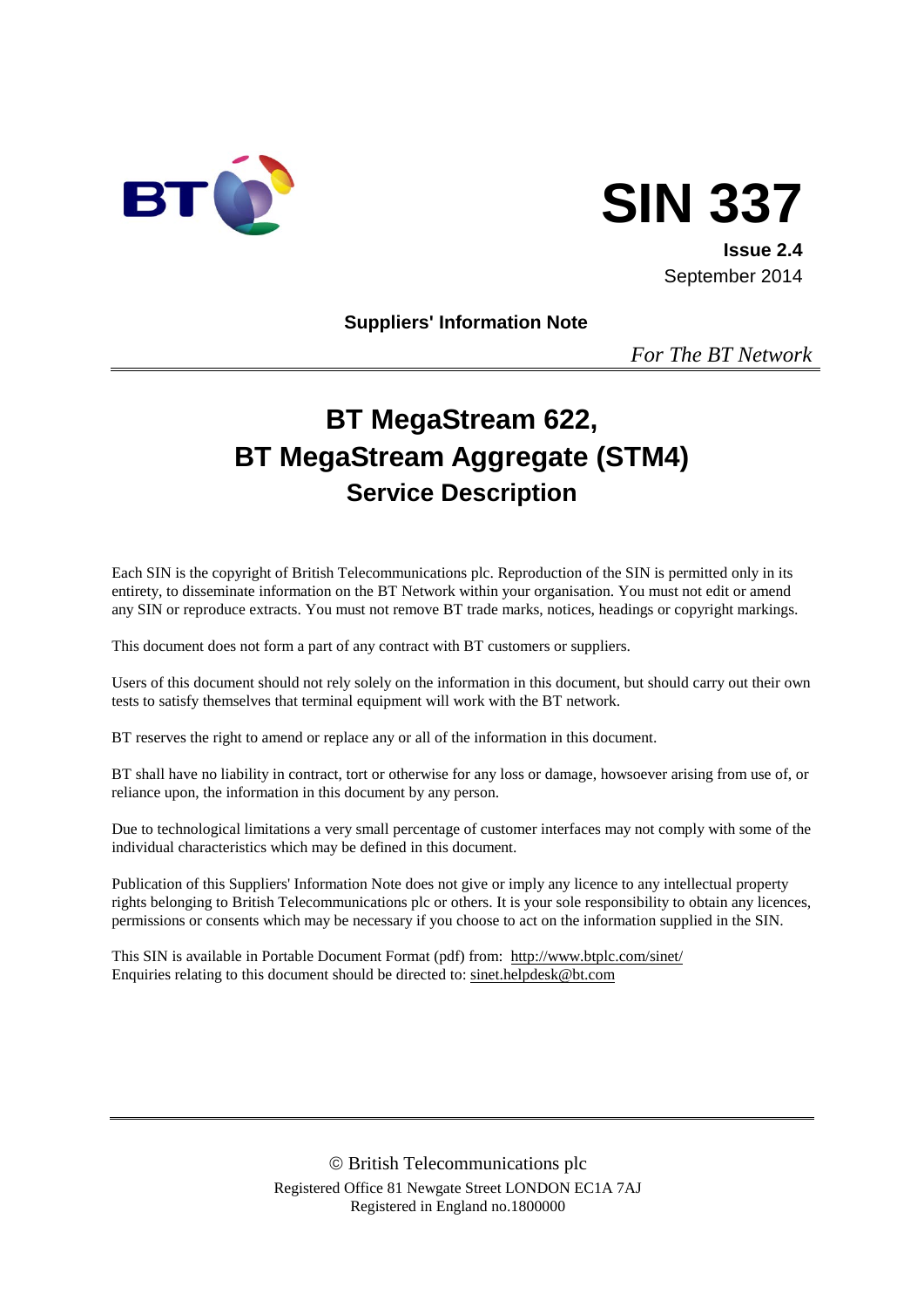#### **CONTENTS**

| 1 <sub>1</sub>    |  |
|-------------------|--|
| 2.                |  |
| 2.1<br>2.2<br>2.3 |  |
| 3.                |  |
| $\mathbf{4}$      |  |
| 4.1<br>4.2<br>4.3 |  |
| 5.                |  |
| 6.                |  |
| 7.                |  |
| 8.                |  |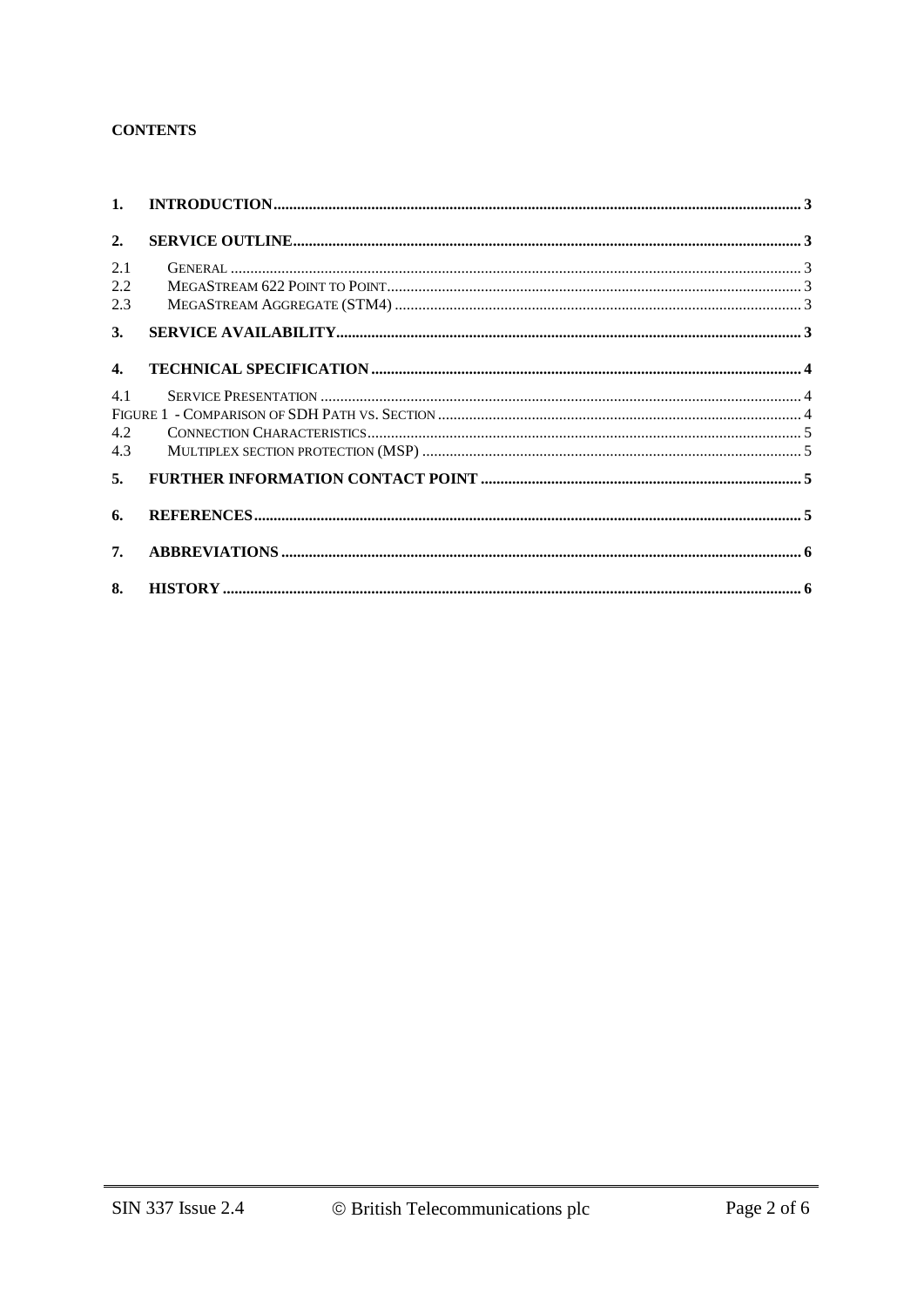#### **1. Introduction**

This Suppliers' Information Note (SIN) describes the BT MegaStream 622 and MegaStream Aggregate (STM4) services and provides technical information for terminal equipment (TE) manufacturers and suppliers. It should be read in conjunction with SIN333, SDH Customer Interfaces At the STM-N level (where N=1,4,16).

#### **Note: Whilst still supported for existing customers, MegaStream 622 is withdrawn for new sale.**

#### **2. Service Outline**

#### **2.1 General**

BT STM4 is an inland Synchronous Digital Hierarchy (SDH) point to point or aggregate (MegaStream Aggregate) leased high speed digital service supporting customer access at 622Mbit/s which conforms to ITU-T Recommendation  $G.707$ <sup>[1]</sup>.

#### **2.2 MegaStream 622 Point to Point**

The service will support the bandwidth provided by four concatenated VC4 SDH Virtual Containers. The use of the STM4 will depend on customer application. The service is available to the customer via the following interface:

• ITU-T Recommendation  $G.957$ <sup>[2]</sup> (STM-4 optical)

#### **2.3 MegaStream Aggregate (STM4)**

The MegaStream Aggregate (STM4) service allows for multiple numbers of inland MegaStream 2048Kbit/s circuits or a combination of MegaStream 2048Kbit/s, 34,368Kbit/s and 45,736Kbit/s, 149,760Kbit/s, or KiloStream Aggregate Interface Bearer, International Private Circuits, ISDN 30 or any other 2Mbit/s presentation as per the multiplexing structure in figure 1 of ETS 300  $147$ <sup>[3]</sup> possibly from all over the United Kingdom; to be delivered to a site as a single 622,080Kbit/s customer presentation. The service will support a maximum of 252 Customer useable individual 2048Kbit/s channels per Aggregate Interface.

The service will support both Aggregate to Single 2048Kbit/s working and Aggregate to Aggregate working.

#### **3. Service Availability**

The STM4c service is available where network capacity exists.

The STM4 Aggregate service is available throughout the UK (inland only) where network capacity exists.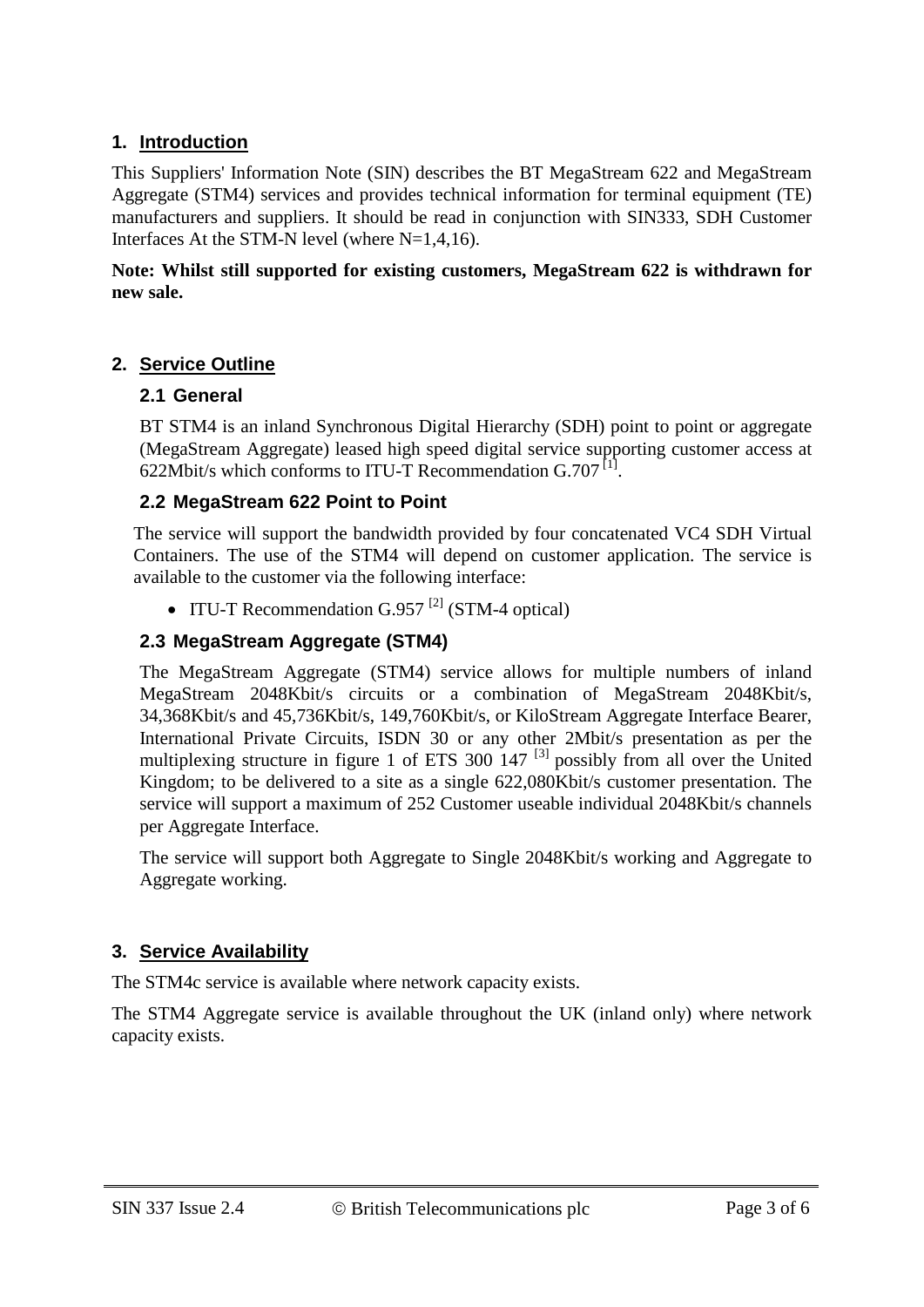#### **4. Technical Specification**

#### **4.1 Service Presentation**

The technical presentation is described in SIN 333, SDH Customer Interfaces At the STM-N level (where  $N=1,4,16$ )

The services are presented as an optical Single-Mode fibre connection conforming to ITU-T Recommendation G.957<sup>[2]</sup> for SDH optical requirements. The optical fibre presentation at the UNI is conformant to BS EN  $60825-1$ <sup>[4]</sup> and BS EN  $60825-2$ <sup>[5]</sup> as a Class 1 Laser Product.

The physical presentation is via a FC type optical connector conforming to BS EN 186110:1994 [6]. The connector is Physical Contact (PC) polished. Non Return-to-Zero (NRZ) line coding is used as specified in ITU-T Recommendation  $G.957^{[2]}$ .

The signal transmitted from the BT NTE is derived from a 1310nm wavelength long haul SDH class (L-1.1 as specified in ITU-T Recommendation G.957 $^{[2]}$ ) optical transmitter; which has been attenuated by 10dB to provide a transmitted power range of between -10dBm and -15dBm (The 10dB attenuator is provided by BT on the NTE transmitter to ensure that the Network Terminal Equipment receiver is not saturated). The NTE receiver power range is between -10dBm and -34dBm.

The recommended configuration of the SDH Section and Path Overheads is given SIN333. Figure 1 highlights the difference between SDH Sections and SDH Paths.



**Figure 1 - Comparison of SDH Path vs. Section**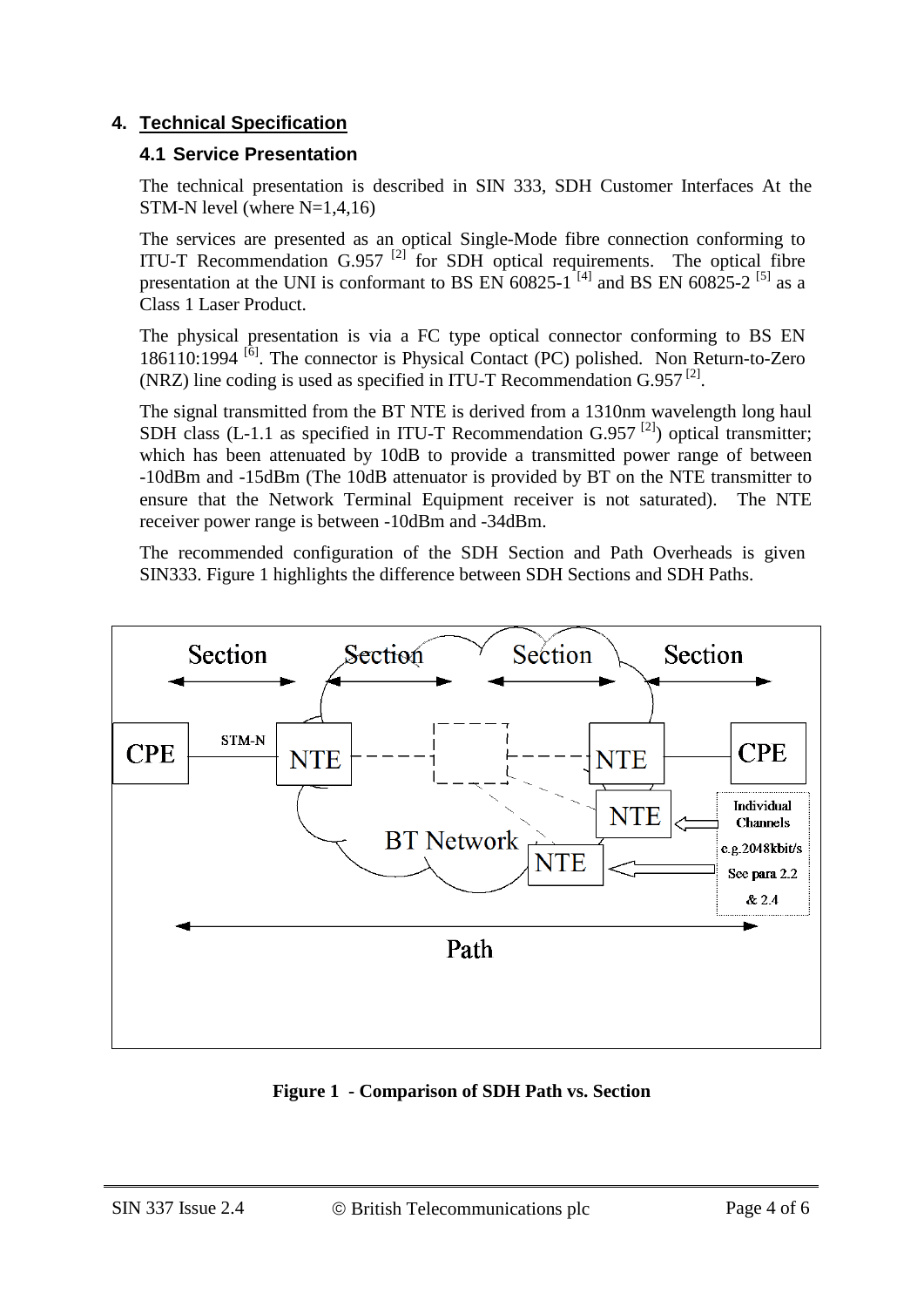#### **4.2 Connection Characteristics**

Connection characteristics are described in SIN 333, SDH Customer Interfaces At the STM-N level (where N=1,4,16).

#### **4.3 Multiplex section protection (MSP)**

Multiplex section protection (MSP) will provide a standby connection within the customer's premises. For STM4 services, this connection is optical. See SIN333 for technical details.

#### **5. Further Information Contact Point**

For enquiries concerning connection availability between particular sites and for further "sales and marketing" information on the MegaStream services, please contact your Account Manager or authorised dealer.

If you have enquiries relating to this document then please contact: [sinet.helpdesk@bt.com](mailto:sinet.helpdesk@bt.com)

#### **6. References**

| $[1]$ | G.707               | 1996<br>Network node interface for the Synchronous Digital<br>Hierarchy (SDH)                       |      | <b>ITU-T</b>            |
|-------|---------------------|-----------------------------------------------------------------------------------------------------|------|-------------------------|
| $[2]$ | G.957               | Optical interfaces for equipment's and systems<br>relating to the synchronous digital hierarchy     | 1995 | <b>ITU-T</b>            |
| $[3]$ | ETS 300 147         | Transmission and Multiplexing (TM); Synchronous<br>Digital Hierarchy (SDH); Multiplexing Structure. | 1997 | <b>ETSI</b>             |
| $[4]$ | BS EN 60825-1       | Safety of Laser Products Part 1 Equipment<br>classification                                         | 1994 | <b>British Standard</b> |
| $[5]$ | BS EN 60825-2       | Safety of Laser Products Part 2 Safety of Optical<br>fibre communications systems                   | 1995 | <b>British Standard</b> |
| [6]   | <b>BS EN 186110</b> | Sectional Specification. Connector sets for optical<br>1994<br>fibre and cables Type FC             |      | <b>British Standard</b> |

For further information or copies of referenced sources, please see document sources at <http://www.btplc.com/sinet/>